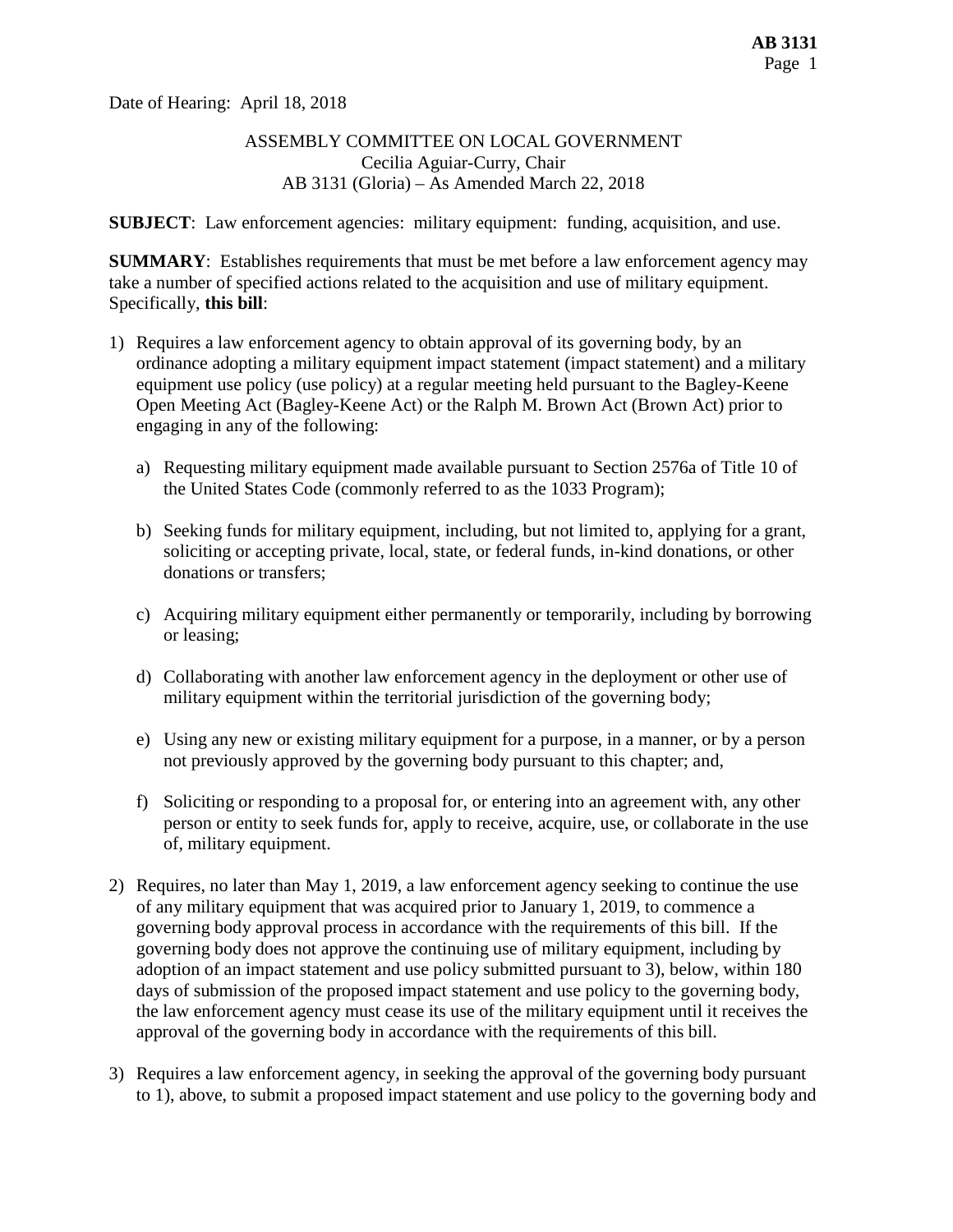make those documents available on the law enforcement agency's Internet Web site (website) at least 30 days prior to any public hearing concerning the military equipment at issue.

- 4) Requires the governing body to consider a proposed impact statement as an agenda item for an open session of a regular meeting and provide for public comment in accordance with the Bagley-Keene Act or the Brown Act, as applicable.
- 5) Requires the governing body to only approve a request to fund, acquire, or use military equipment pursuant to this bill if it determines all of the following:
	- a) The military equipment is needed despite available alternatives;
	- b) The proposed impact statement and use policy will safeguard the public's welfare, safety, civil rights, and civil liberties;
	- c) The use of military equipment will not be used based on race, national origin, religion, sexual orientation, gender, gender identity, political viewpoint, or disability, or disproportionately impact any community or group; and,
	- d) The use of military equipment is the most cost-effective option among all available alternatives.
- 6) Requires, in order to facilitate public participation, any proposed or final impact statement and use policy to be made publicly available on the website of the relevant law enforcement agency for as long as the military equipment is available for use.
- 7) Provides that, if the impact statement identifies a risk of potential adverse impacts on the public's welfare, safety, civil rights, or civil liberties, the approval for the funding, acquisition, or use of military equipment by the governing body pursuant to this bill shall not be deemed an acquiescence to those impacts, but instead an acknowledgment of the risk of those impacts and the need to avoid them proactively.
- 8) Prohibits the funding, acquisition, or use of military equipment by a law enforcement agency without the express approval of the governing body, including adoption of an impact statement and use policy submitted to the governing body pursuant to the requirements of this bill.
- 9) Requires the governing body to review any ordinance that it has adopted pursuant to this bill approving the funding, acquisition, or use of military equipment at least annually and, subject to 10), below, vote on whether to renew the ordinance at a regular meeting held pursuant to the Bagley-Keene Act or the Brown Act, as applicable.
- 10) Requires the governing body to determine, based on the annual military equipment report (annual report) submitted pursuant to 11), below, whether each piece of military equipment identified in that report has complied with the standards for approval set forth in 5), above. If the governing body determines that a piece of military equipment identified in that annual report has not complied with these standards for approval, the governing body shall either disapprove a renewal of the authorization for that piece of military equipment or require modifications to the use policy in a manner that will resolve the lack of compliance.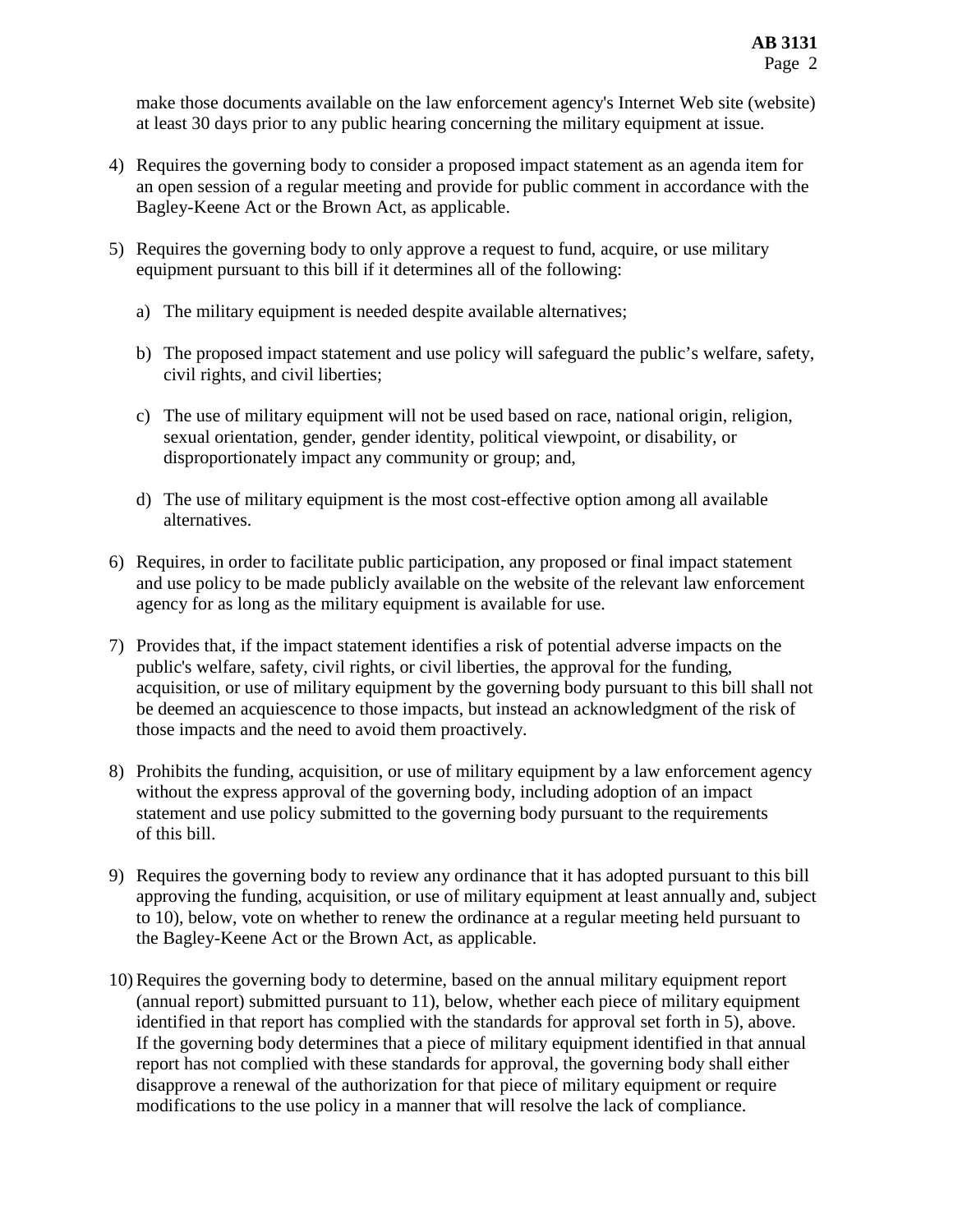- 11) Requires a law enforcement agency that receives approval for the funding, acquisition, or use of military equipment pursuant to the requirements of this bill to submit to the governing body an annual report for each piece of military equipment approved by the governing body within one year of approval, and annually thereafter for as long as the military equipment is available for use. The law enforcement agency shall also make each annual report publicly available on its website for as long as the military equipment is available for use.
- 12) Requires the annual report mandated by this bill to include the following information for the immediately preceding calendar year for each piece of military equipment:
	- a) A summary of how the military equipment was used;
	- b) If applicable, a breakdown of where the military equipment was used geographically by individual census tract, as defined in the relevant year by the United States Census Bureau. For each census tract, the law enforcement agency shall report the number of days the military equipment was used and what percentage of those daily reported uses were authorized by warrant and by non-warrant forms of court authorization;
	- c) A summary of any complaints or concerns received concerning the military equipment;
	- d) The results of any internal audits, any information about violations of the military equipment use policy, and any actions taken in response;
	- e) An analysis of any discriminatory, disparate, any other adverse impacts that the use of military equipment may have had on the public's safety, welfare, civil rights, and civil liberties and on any community or group, including, but not limited to, those protected by the First, Fourth, and Fourteenth Amendments to the United States Constitution; and,
	- f) The total annual cost for each piece of military equipment, including acquisition, personnel, training, transportation, maintenance, storage, upgrade, and other ongoing costs, and from what source funds will be provided for the military equipment in the calendar year following submission of the annual military equipment report.
- 13) Requires a law enforcement agency, within 30 days of submitting and publicly releasing an annual report pursuant to this bill, to hold at least one well-publicized and conveniently located community engagement meeting, at which the general public may discuss and ask questions regarding the annual report and the law enforcement agency's funding, acquisition, or use of military equipment.
- 14) Requires the Attorney General (AG) to do the following:
	- a) By January 31, 2019, develop a list of military equipment that warrants public input pursuant to this bill. The list shall include, at a minimum, the military equipment expressly listed in 16)(b), below;
	- b) Post this list on his or her website and update it at least annually; and,
	- c) Make available on the AG's website a form by which members of the public may submit suggestions for equipment to be included as military equipment on the list.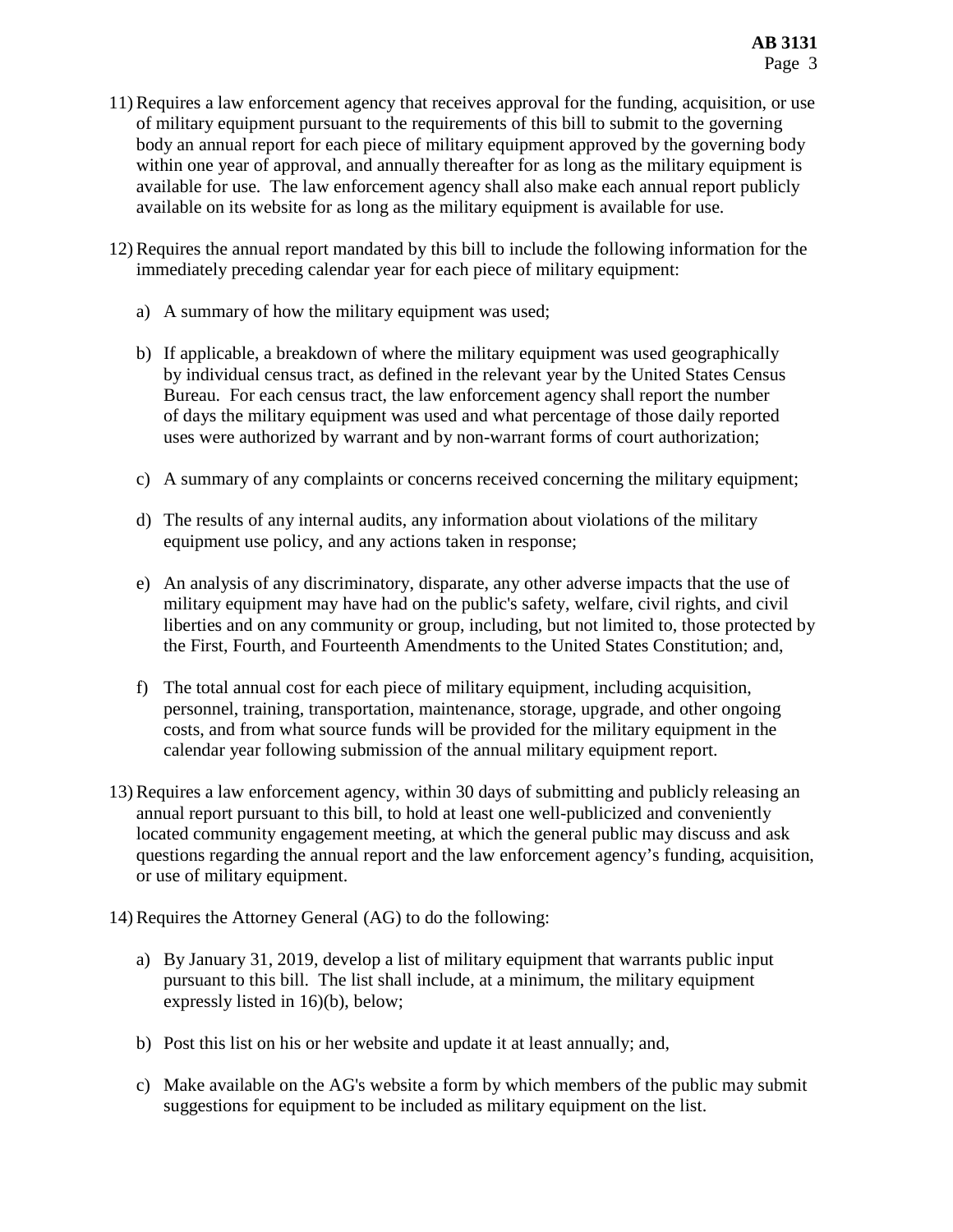15) Allows any person to enforce this bill by bringing a civil action seeking injunctive relief, declaratory relief, a writ of mandate, or other relief in a court of competent jurisdiction. In any action brought, the court shall award costs and reasonable attorneys' fees to a prevailing plaintiff.

16) Provides the following definitions:

- a) "Governing body" means the elected body that oversees a law enforcement agency or, if there is no elected body that directly oversees the law enforcement agency, the appointed body that oversees a law enforcement agency. In the case of a law enforcement agency of a county, including a sheriff's department or a district attorney's office, "governing body" means the board of supervisors of the county;
- b) "Law enforcement agency" means any of the following:
	- i) A police department, including the police department of a transit agency, school district, or any campus of the University of California, the California State University, or California Community Colleges;
	- ii) A sheriff's department;
	- iii) A district attorney's office;
	- iv) A county probation department;
	- v) The Department of the California Highway Patrol;
	- vi) The Department of Justice; or,
	- vii)Any other state or local agency authorized to conduct criminal investigations or prosecutions;
- c) "Military equipment" means equipment that is militaristic in nature and includes, but is not limited to, all of the following:
	- i) Powered aircraft with a crew aboard, such as an airplane, that use a fixed wing for lift;
	- ii) Powered aircraft with a crew aboard that use a rotary wing for lift, such as a helicopter;
	- iii) Unmanned, remotely piloted, powered aerial vehicles;
	- iv) Wheeled armored vehicles that are either built or modified to provide ballistic protection to their occupants, including a mine-resistant ambush protected (MRAP) vehicle or an armored personnel carrier;
	- v) Wheeled tactical vehicles that are either built to operate both onroad and offroad in supporting military operations, such as a high mobility multipurpose wheeled vehicle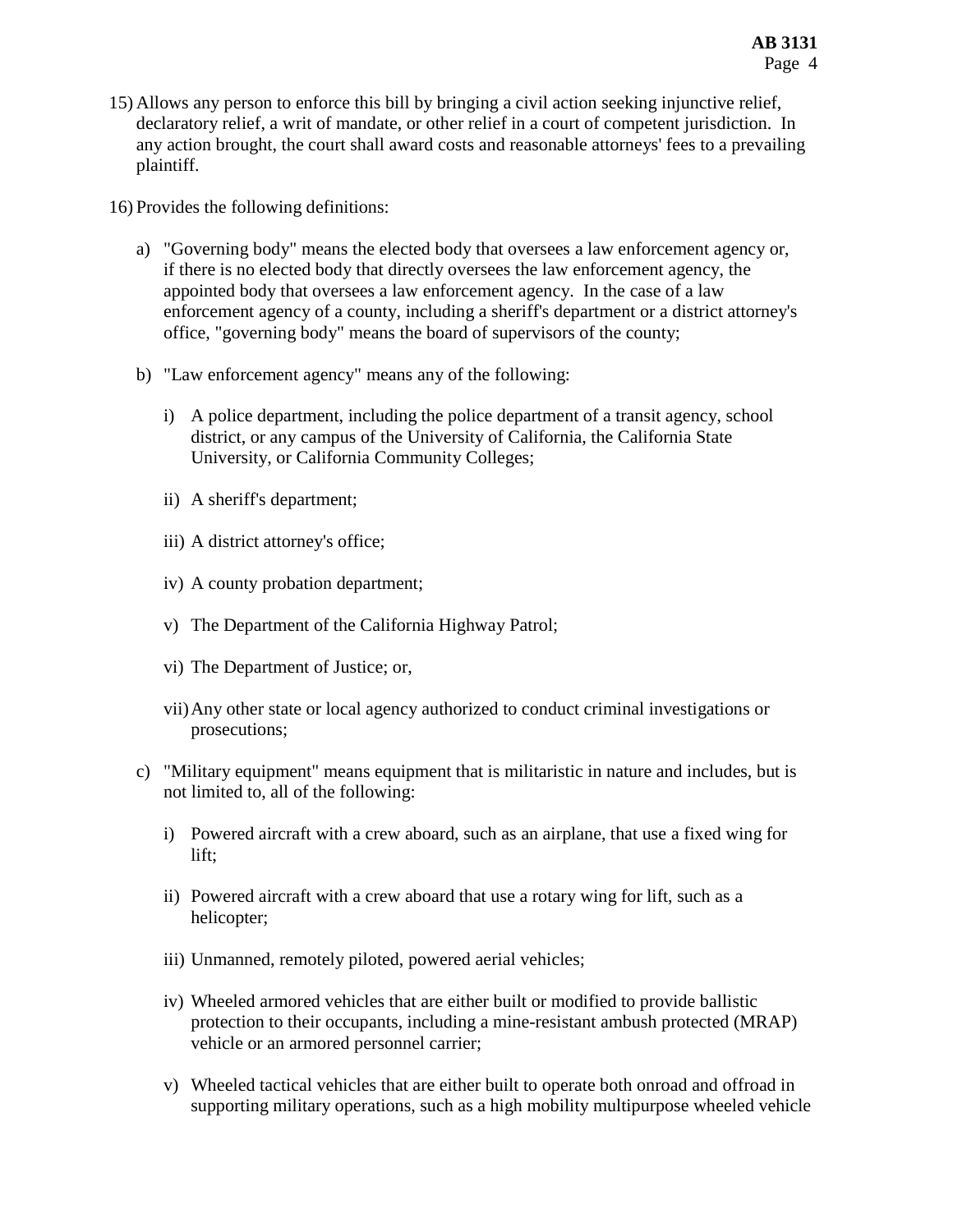(HMMWV), commonly referred to as a Humvee, a two and one-half-ton truck, a five-ton truck, or have a breaching or entry apparatus attached;

- vi) Tracked armored vehicles that provide ballistic protection to their occupants and utilize a tracked system instead of wheels for forward motion;
- vii)Command and control vehicles that are either built or modified to facilitate the operational control and direction of public safety units;
- viii) Weaponized aircraft, vessels, or vehicles of any kind;
- ix) Breaching apparatus designed to provide rapid entry into a building or through a secured doorway, including equipment that is mechanical, such as a battering ram, ballistic, such as a slug, or explosive in nature;
- x) Firearms of .50 caliber or greater;
- xi) Ammunition of .50 caliber or greater;
- xii)Specialized firearms and ammunition of less than .50 caliber, other than service weapons and ammunition of less than .50 caliber that are issued to officers, agents, or employees of a law enforcement agency;
- xiii) Any firearm or firearm accessory that is designed to launch small, explosive projectiles;
- xiv) Any large knife designed to be attached to the muzzle of a rifle, shotgun, or long gun for purposes of hand-to-hand combat;
- xv) Explosives and pyrotechnics, including grenades referred to as flashbang grenades and explosive breaching tools;
- xvi) Riot batons, riot helmets, and riot shields, but excluding service-issued telescopic or fixed-length straight batons;
- xvii) Long-range acoustic devices;
- xviii) Camouflage uniforms, other than uniforms with woodland or desert patterns or solid color uniforms; and,
- xix) Any other equipment as determined by the AG pursuant to 14), above;
- d) "Military equipment impact statement" means a publicly released, legally enforceable written document that includes, at a minimum, all of the following:
	- i) A description of each piece of military equipment, the quantity sought, its capabilities, expected lifespan, intended uses and effects, and how it works, including product descriptions from the manufacturer of the military equipment;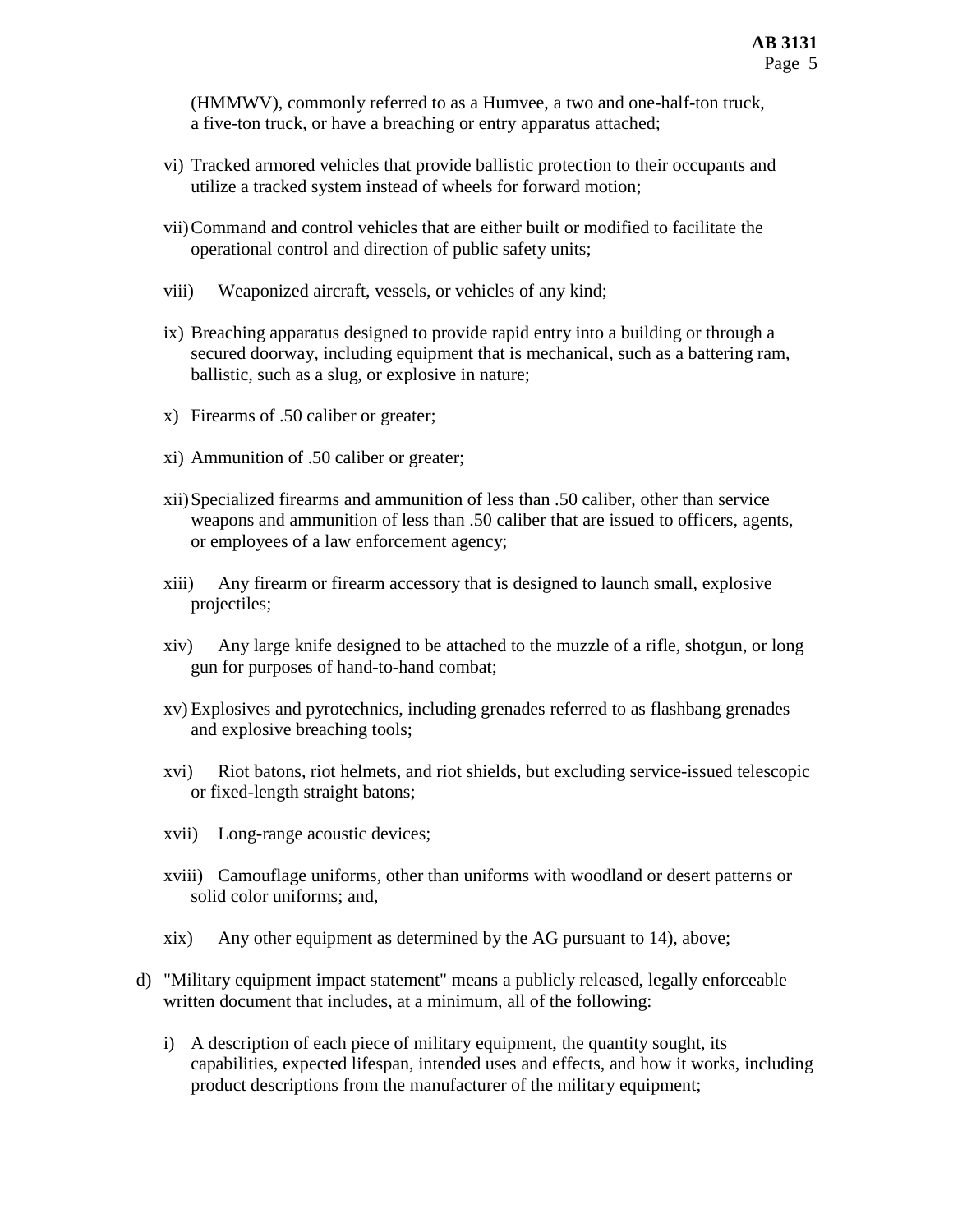- ii) The purposes and reasons for which the law enforcement agency proposes to use each piece of military equipment;
- iii) The fiscal impact of each piece of military equipment, including the initial costs of obtaining the equipment, the costs of each proposed use, the costs of potential adverse impacts, and the annual, ongoing costs of the equipment, including operating, training, transportation, storage, maintenance, and upgrade costs;
- iv) An assessment specifically identifying any potential impacts that the use of military equipment might have on the welfare, safety, civil rights, and civil liberties of the public, and what specific affirmative measures will be implemented to safeguard the public from potential adverse impacts; and,
- v) Alternative method or methods by which the law enforcement agency can accomplish the purposes for which the military equipment is proposed to be used, the annual costs of alternative method or methods, and the potential impacts of alternative method or methods on the welfare, safety, civil rights, and civil liberties of the public;
- e) "Military equipment use policy" means a publicly released, legally enforceable written document governing the use of military equipment by a law enforcement agency that addresses, at a minimum, all of the following:
	- i) The specific purpose or purposes that each piece of military equipment is intended to achieve;
	- ii) The specific capabilities and authorized uses of military equipment, the legal and procedural rules that govern each authorized use, and the potential uses of the military equipment that are prohibited;
	- iii) The course of training that must be completed before any officer, agent, or employee of the law enforcement agency is allowed to use each specific type of military equipment to ensure the full protection of the public's welfare, safety, civil rights, and civil liberties and full adherence to the military equipment use policy;
	- iv) The mechanisms to ensure compliance with the use policy, including which independent persons or entities have oversight authority, and what legally enforceable sanctions are put in place for violations of the policy; and,
	- v) The procedures by which members of the public may register complaints or concerns or submit questions about the use of each specific type of military equipment, and how the law enforcement agency will ensure that each complaint, concern, or question receives a response in a timely manner.
- 17) Expresses a number of findings and declarations regarding the adverse impacts that the acquisition of military equipment and its deployment in our communities can create on the public's safety and welfare, and the public's right to know about and participate in any government agency's decision to fund, acquire, or use such equipment.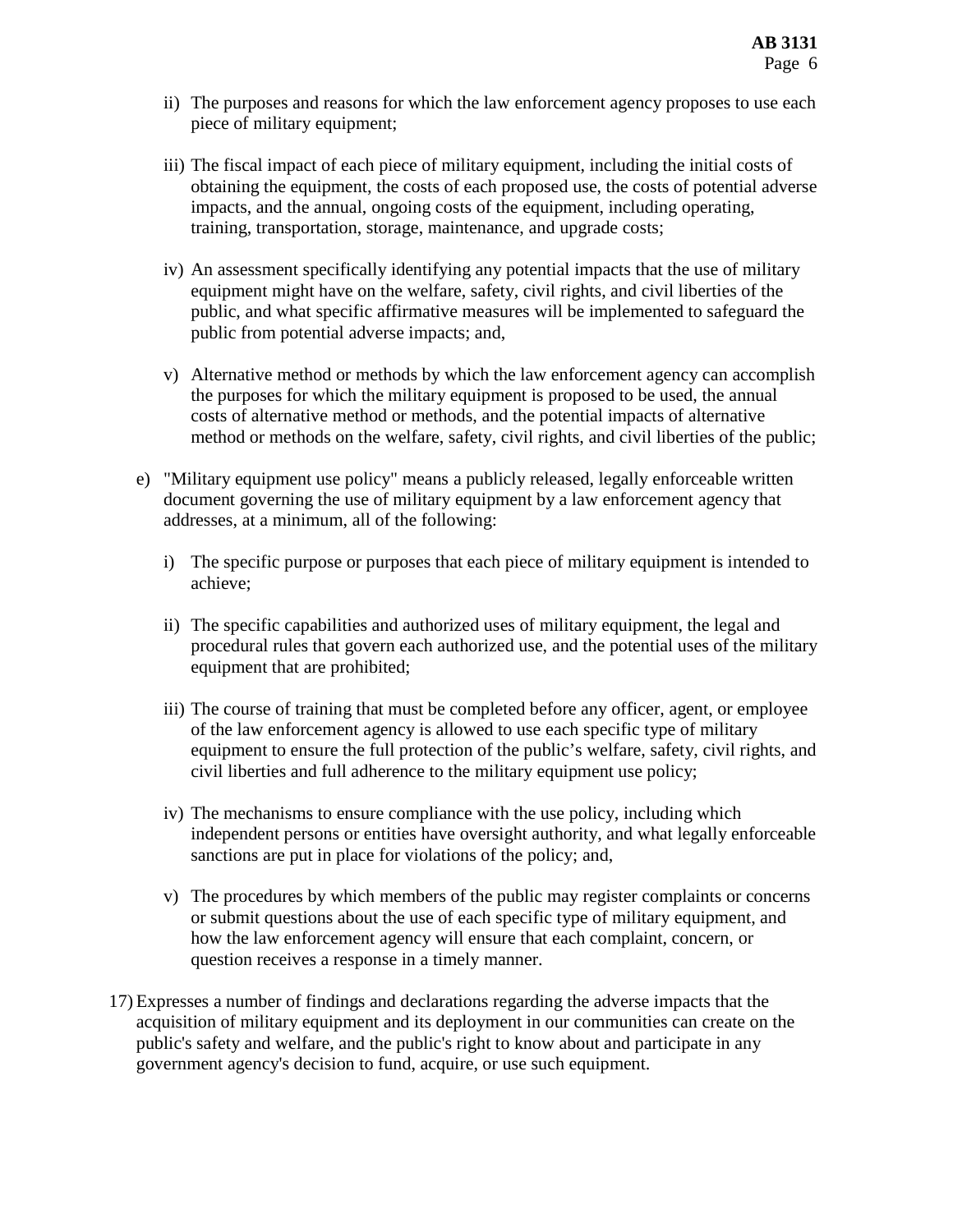- 18) Finds and declares that this bill addresses a matter of statewide concern rather than a municipal affair as that term is used in Section 5 of Article XI of the California Constitution. Therefore, this chapter applies to all cities, including charter cities and shall supersede any inconsistent provisions in the charter of any city, county, or city and county.
- 19) Finds and declares that this bill furthers, within the meaning of paragraph (7) of subdivision (b) of Section 3 of Article I of the California Constitution, the purposes of that constitutional section as it relates to the right of public access to the meetings of local public bodies or the writings of local public officials and local agencies, and declares, pursuant to paragraph (7) of subdivision (b) of Section 3 of Article I of the California Constitution, the Legislature makes the following findings: Requiring local agencies to hold public meetings prior to the acquisition of military equipment further exposes that activity to public scrutiny and enhances public access to information concerning the conduct of the people's business.
- 20) Provides that no reimbursement is required by this bill because the only costs that may be incurred by a local agency or school district under this bill would result from a legislative mandate that is within the scope of paragraph (7) of subdivision (b) of Section 3 of Article I of the California Constitution.

### **EXISTING LAW**:

- 1) Requires, pursuant to the Brown Act, that all meetings of a legislative body, as defined, of a local agency be open and public and all persons permitted to attend, unless a closed session is authorized.
- 2) Defines "legislative body" to mean:
	- a) The governing body of a local agency or any other local body created by state or federal statute;
	- b) A commission, committee, board, or other body of a local agency, whether permanent or temporary, decision-making or advisory, created by charter, ordinance, resolution, or formal action of a legislative body. However, advisory committees, composed solely of the members of the legislative body that are less than a quorum of the legislative body are not legislative bodies, except that standing committees of a legislative body, irrespective of their composition, which have a continuing subject matter jurisdiction, or a meeting schedule fixed by charter, ordinance, resolution, or formal action of a legislative body are legislative bodies for purposes of the Brown Act;
	- c) A board, commission, committee, or other multimember body that governs a private corporation, limited liability company, or other entity that either:
		- i) Is created by the elected legislative body in order to exercise authority that may lawfully be delegated by the elected governing body to a private corporation, limited liability company, or other entity; or,
		- ii) Receives funds from a local agency and the membership of whose governing body includes a member of the legislative body of the local agency appointed to that governing body as a full voting member by the legislative body of the local agency.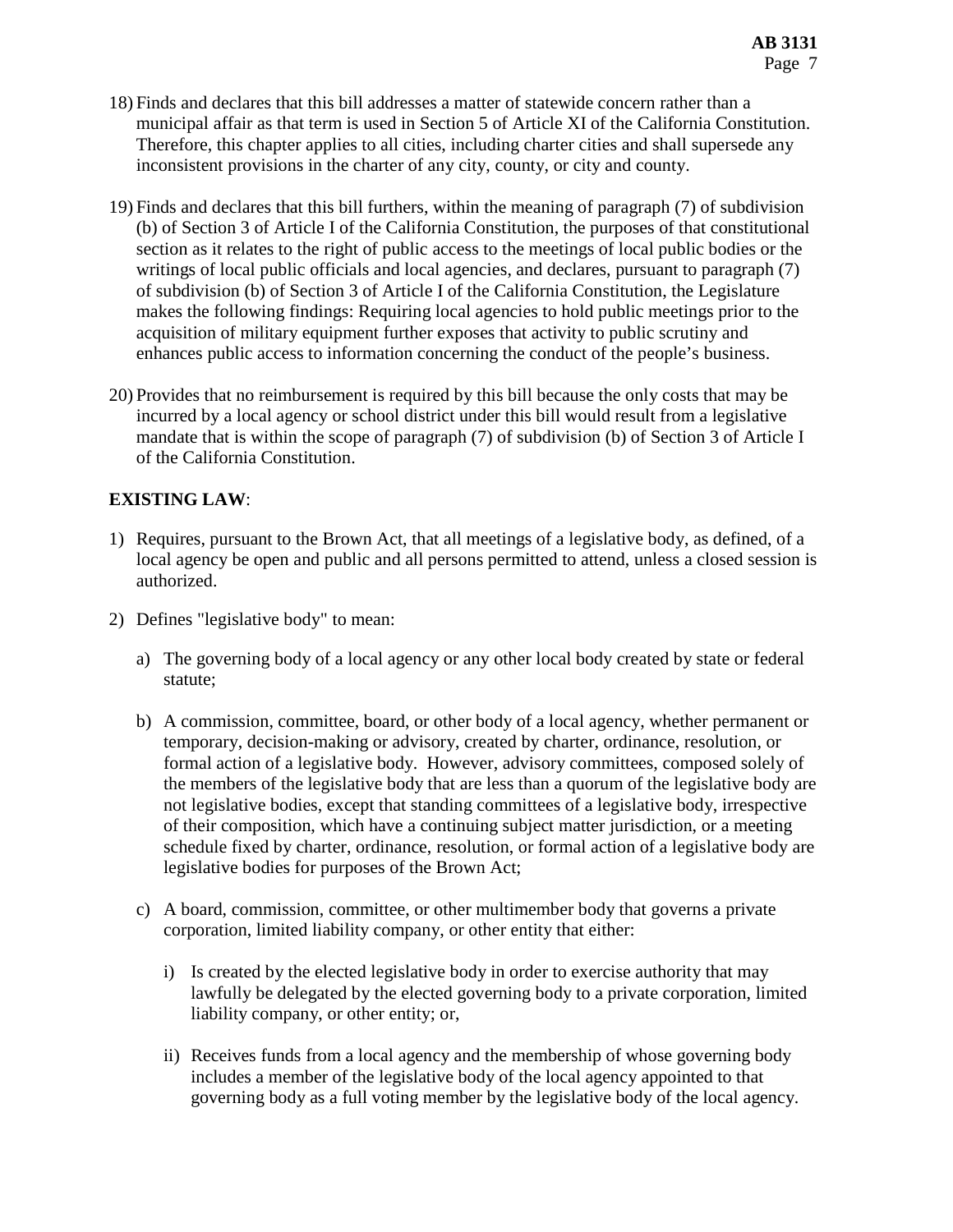- 3) Authorizes the Department of Defense (DOD), pursuant to Section 2576a of Title 10 of the United States Code, to transfer surplus personal property, including arms and ammunition, to federal or state agencies for use in law enforcement activities, subject to specified conditions, at no cost to the acquiring agency. This program is commonly referred to as the 1033 Program.
- 4) Allows, pursuant to California's Federal Surplus Property Law, a local agency, as defined, to acquire surplus federal property without regard to any law that requires posting of notices or advertising for bids, inviting or receiving bids, delivery of purchases before payment, or that prevents the local agency from bidding on federal surplus property.
- 5) Defines "local agency" as used in California's Federal Surplus Property Law to mean county, city, municipal corporation, or public district.

**FISCAL EFFECT**: This bill is keyed fiscal.

### **COMMENTS**:

1) **Author's Statement**. According to the author, "President Obama recognized the need to improve Federal support for the appropriate use, acquisition, and transfer of controlled equipment by law enforcement agencies. Under his Executive Order #13688, stakeholders convened and developed a number of recommendations to, among other things, harmonize federal acquisition processes. Yet, last August under the current federal administration, Executive Order #13688 was rescinded along with any semblance of oversight of the 1033 Program.

"AB 3131 is necessary because the lack of a public forum to discuss the acquisition of military equipment jeopardizes the relationship police have with the community which can be undermined when law enforcement is seen as an occupying force rather than a public safety service."

2) **Background**. While the militarization of local police departments has been in news headlines for several years, starting with the unrest in Ferguson, Missouri, it is not new. It has been researched and written about for at least the past two decades, having its roots in the law enforcement response to the social unrest of the 1960s, and the development of Special Weapons and Tactics (SWAT) units. There has been a dramatic expansion in the use of SWAT teams since then, with a significant increase in their use for drug raids, as noted in an article released by the U.S. Department of Justice in December 2013 entitled "Will the Growing Militarization of Our Police Doom Community Policing?" The article also cites the use of battle dress uniforms and stress training as contributors to the increased militarization of local police practices.

The ACLU released a comprehensive report in June entitled, "War Comes Home: The Excessive Militarization of American Policing," which recommends that state legislatures and municipalities "impose meaningful restraints on the use of SWAT" and notes that there needs to be greater documentation, transparency, and accountability on how the police are spending tax dollars. The report also includes a laundry list of recommendations for local agencies, primarily directed at best practices in the use of SWAT teams.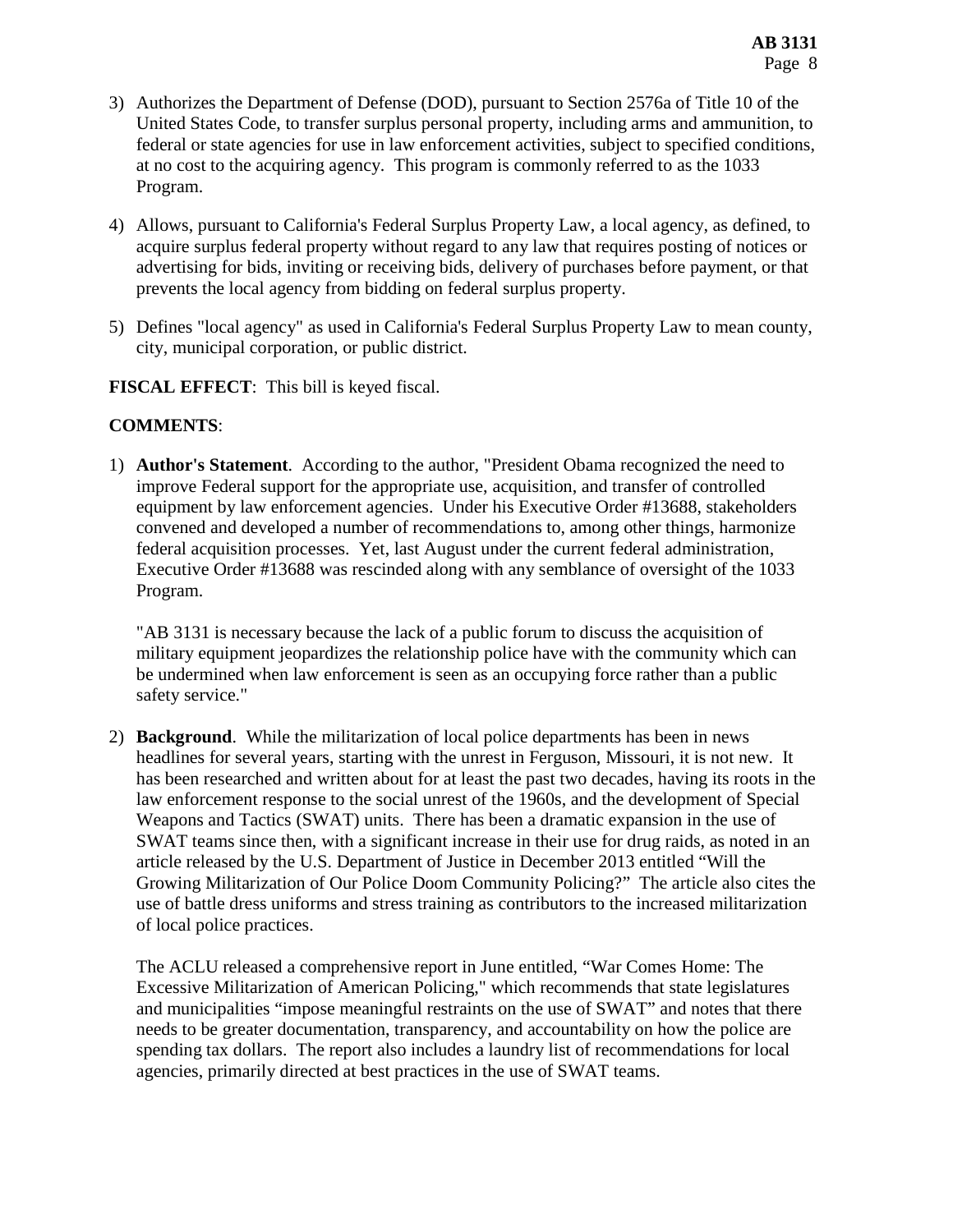3) **1033 Program**. The DOD 1033 Program allows surplus U.S. military equipment to be transferred to municipal police departments free of charge. The 1033 Program is named for the section of the National Defense Authorization Act of 1997 that granted permanent authority to the Secretary of Defense to transfer defense material to federal and state agencies for use in law enforcement, particularly those associated with counter-drug and counterterrorism activities.

According to the Defense Logistics Agency (DLA), which administers the 1033 Program, "Since its inception, the program has transferred more than \$6.8 billion worth of property. In 2017, \$504 million worth of property (based on initial acquisition cost) was transferred to law enforcement agencies. Requisitions cover the gamut of items used by America's military – clothing and office supplies, tools and rescue equipment, vehicles, rifles, and other small arms. Of all the excess equipment provided through the program, only five percent are small arms and less than one percent are tactical vehicles. More than 7,000 law enforcement agencies have enrolled in the program.

"For states to participate in the program, they must each set up a business relationship with DLA through a Memorandum of Agreement (MOA). Each participating state's governor is required to appoint a State Coordinator to ensure the program is used correctly by the participating law enforcement agencies. The State Coordinators are expected to maintain property accountability records and to investigate any alleged misuse of property, and in certain cases, to report violations of the MOA to DLA. State Coordinators are aggressive in suspending law enforcement agencies who abuse the program.

"Additionally, DLA has a compliance review program. The program's objective is to have (DLA's) Law Enforcement Support Office staff visit each state coordinator and assist him or her in ensuring that property accountability records are properly maintained, minimizing the potential for fraud, waste and abuse."

Law enforcement agencies also purchase equipment with their own money and/or with federal grants, in addition to equipment acquired through the 1033 Program.

- 4) **Office of Emergency Services**. The Governor's Office of Emergency Services (OES) administers the 1033 Program for the state. According to the OES website, "California law enforcement agencies that wish to acquire and/or retain property acquired through the Federal Law Enforcement Office (LESO) Program (previously known as the 1033 and/or 1208 Federal Excess Property Program) must be certified and currently authorized, through the State Coordinator's Office and the LESO to use the LESO Program….Certification paperwork is required annually and whenever a participating agency's Chief Executive Official Changes."
- 5) **Executive Order #13688**. President Obama in 2015 issued Executive Order #13688, which commissioned a report to identify changes to the 1033 process in order to minimize the potential negative effects of deploying surplus military equipment. The report recommended, among other steps, that certain equipment be either prohibited from being provided to local agencies through the 1033 process, or subject to stricter controls, as follows: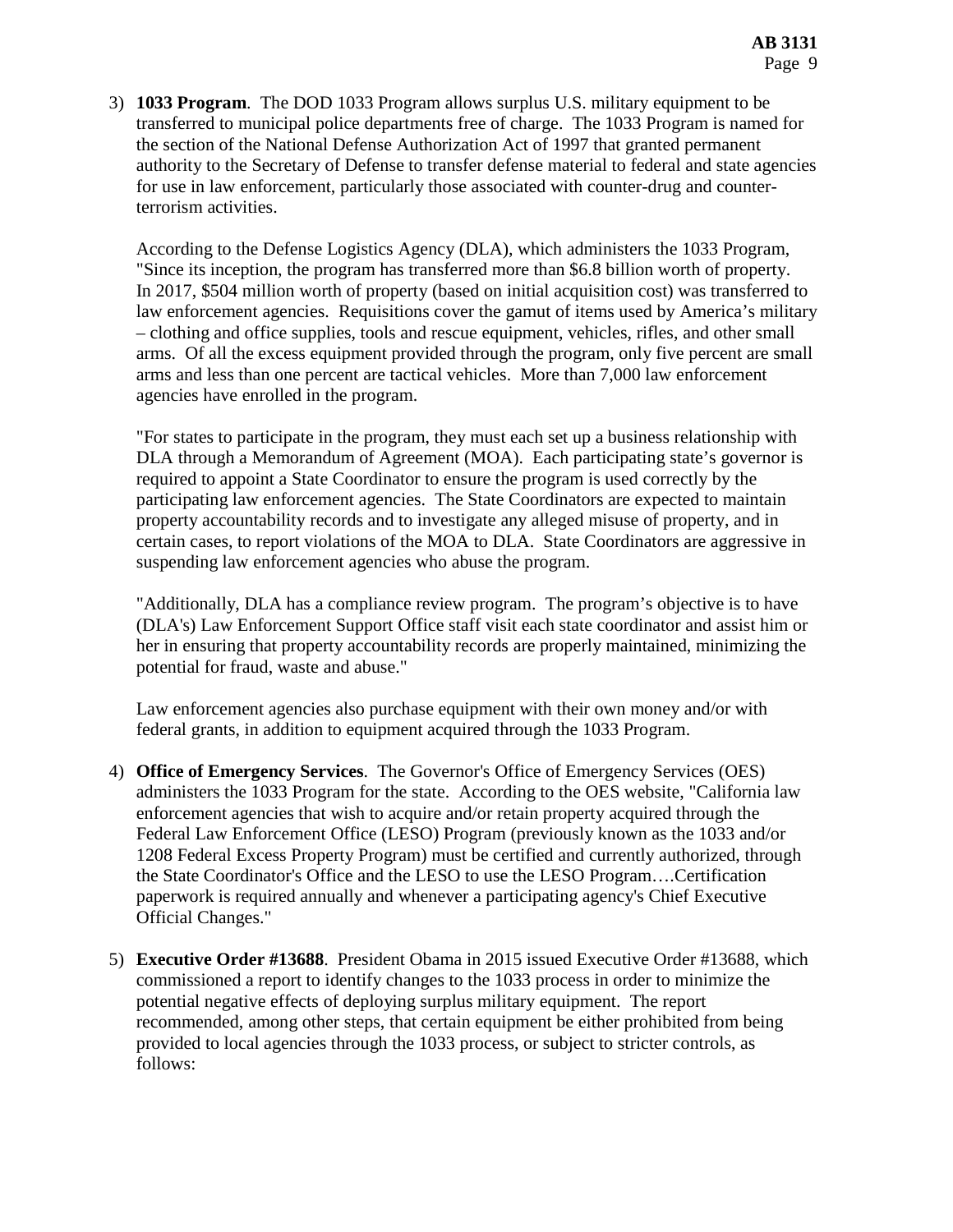| <b>Prohibited Equipment</b>                    | <b>Controlled Equipment</b>                     |
|------------------------------------------------|-------------------------------------------------|
| Aircraft, ships, or vehicles with<br>$\bullet$ | $\bullet$ Other aircraft                        |
| intact weapons                                 | Other armored vehicles, including<br>$\bullet$  |
| Armored vehicles with treads                   | mine-resistant ambush protected                 |
| Large caliber firearms and<br>٠                | vehicles                                        |
| ammunition                                     | Tactical vehicles, such as Humvees<br>$\bullet$ |
| Grenade launchers                              | Command and control vehicles<br>$\bullet$       |
| <b>B</b> ayonets                               | Specialized firearms and ammunition             |
| Camouflage uniforms                            | Explosives<br>$\bullet$                         |
|                                                | Battering rams and other breaching<br>$\bullet$ |
|                                                | devices                                         |
|                                                | Riot control equipment, including<br>$\bullet$  |
|                                                | batons, helmets, and shields                    |

President Trump rescinded this order in August of last year.

Military equipment, as defined in this bill, is nearly identical to the prohibited or controlled equipment contained in these recommendations, with the addition of long-range acoustic devices and any additional equipment the AG adds to the list pursuant to this bill's requirements.

- 6) **Bill Summary**. This bill establishes requirements that law enforcement agencies and their governing bodies must follow before undertaking specified actions regarding military equipment. This bill is sponsored by the American Civil Liberties Union of California, the Friends Committee on Legislation of California, and Indivisible CA: StateStrong.
	- a) The bill contains the following parts:

### i) **Requirements on Law Enforcement Agencies**:

- (1) **Approval From Governing Body**. This bill requires law enforcement agencies to obtain approval from their governing bodies, via an ordinance adopting an impact statement and use policy at a regular meeting, before doing any of the following: requesting military equipment under the 1033 Program; seeking funds for or acquiring military equipment; collaborating with another law enforcement agency in deploying military equipment; using any military equipment in a manner or by a person not previously approved in accordance with this bill's requirements; and, soliciting or responding to a proposal for, or entering an agreement with, any other person or entity to seek funds for, apply to receive, acquire, use or collaborate in the use of military equipment;
- (2) **Impact Statement and Use Policy**. A law enforcement agency must submit a proposed impact statement and use policy to its governing body and make those documents available on the agency's website at least 30 days before any public hearing concerning the equipment. These documents, either proposed or final, must remain on the agency's website for as long as the equipment is available for use;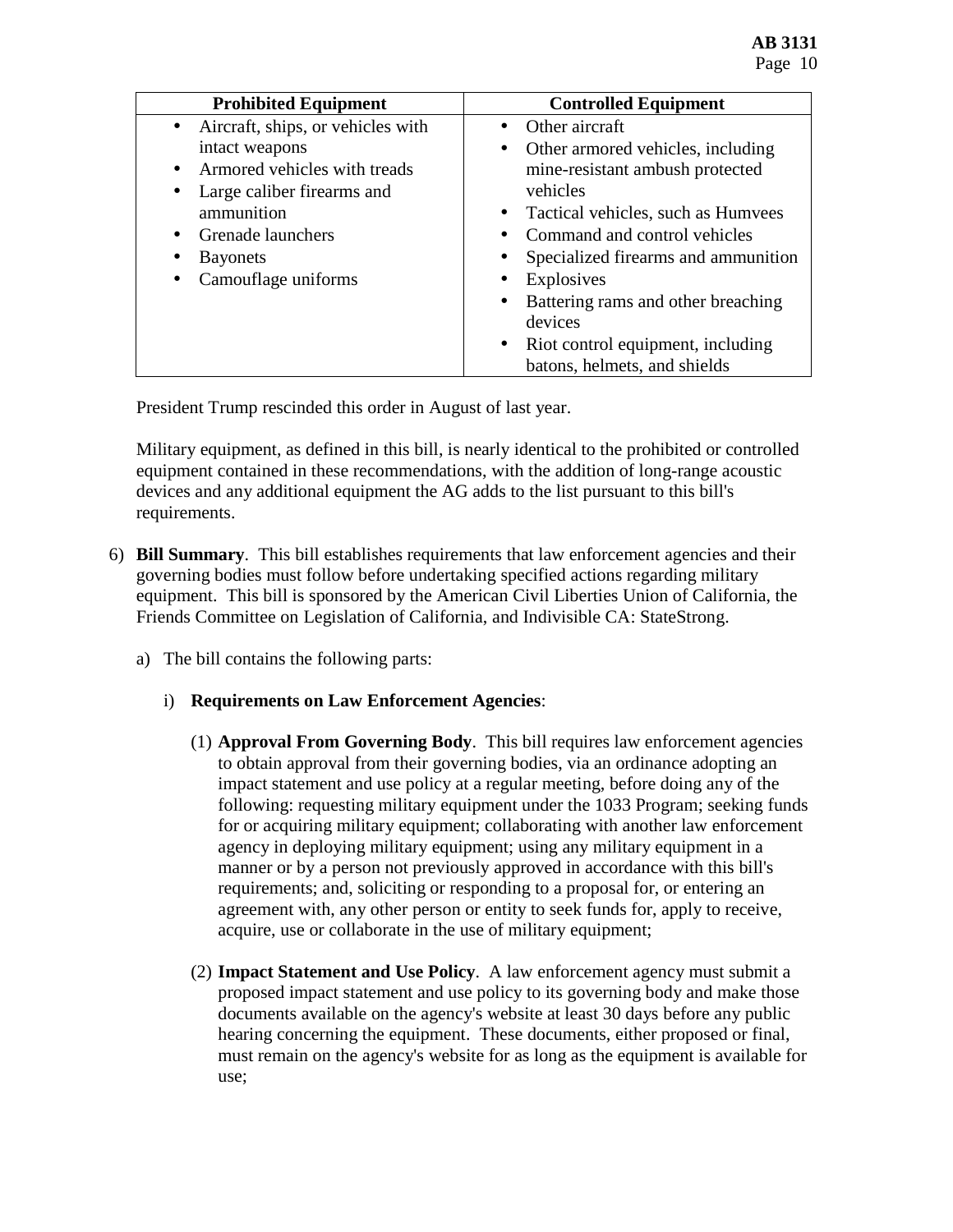The proposed impact statement must include a number of elements, including specified information about each piece of equipment, the purposes for its use, its fiscal impact, potential impacts of its use and measures to safeguard the public from potential adverse impacts, and alternatives the agency can pursue instead of using military equipment;

The proposed use policy must address the purposes for each piece of military equipment, capabilities and uses of the equipment, training that must be completed before equipment can be used, mechanisms to ensure compliance with the use policy, and procedures the public may follow to register complaints, concerns or questions about the use of the equipment and how the agency will ensure a timely response;

(3) **Annual Report and Community Engagement**. A law enforcement agency that receives approval for funding, acquisition or use of military equipment must submit to its governing body within one year of approval and annually thereafter an annual report for each piece of equipment approved. This report must also be posted on the agency's website for as long as the equipment is available for use. The agency must hold a well-publicized and conveniently located community engagement meeting within 30 days of submitting and publicly releasing the report;

The report must include specified information for the prior calendar year for each piece of equipment, including: how it was used; where it was used, broken down by census tract; a summary of complaints or concerns regarding the equipment; the results of any audits, information about violations of the use policy and any responses taken; an analysis of any adverse impacts on public safety, welfare, civil rights, civil liberties and any community or group; and the total annual cost for each piece of equipment;

- (4) **Continued Use of Equipment**. Law enforcement agencies must complete the approval process created by this bill in order to continue using military equipment acquired before January 1, 2019;
- ii) **Requirements on Governing Bodies**. Governing bodies must consider a proposed impact statement submitted by a law enforcement agency as an agenda item for open session at a regular meeting and provide for public comment, and can only approve a request to fund, acquire, or use military equipment if it makes specified determinations as outlined in the bill. Governing bodies must also determine whether each piece of military equipment in a law enforcement agency's annual report complies with these determinations. If not, the governing body must disapprove a renewal of authorization for that piece of equipment or require modifications to the use policy that will resolve the lack of compliance. Any ordinance adopted, pursuant to the bill, must be reviewed at least annually and renewed via a vote at a regular meeting;
- iii) **Requirements on the AG**. The AG must develop a list of military equipment that warrants public input pursuant to this bill by January 31, 2019, and update it at least annually. The list must include, at a minimum, the military equipment expressly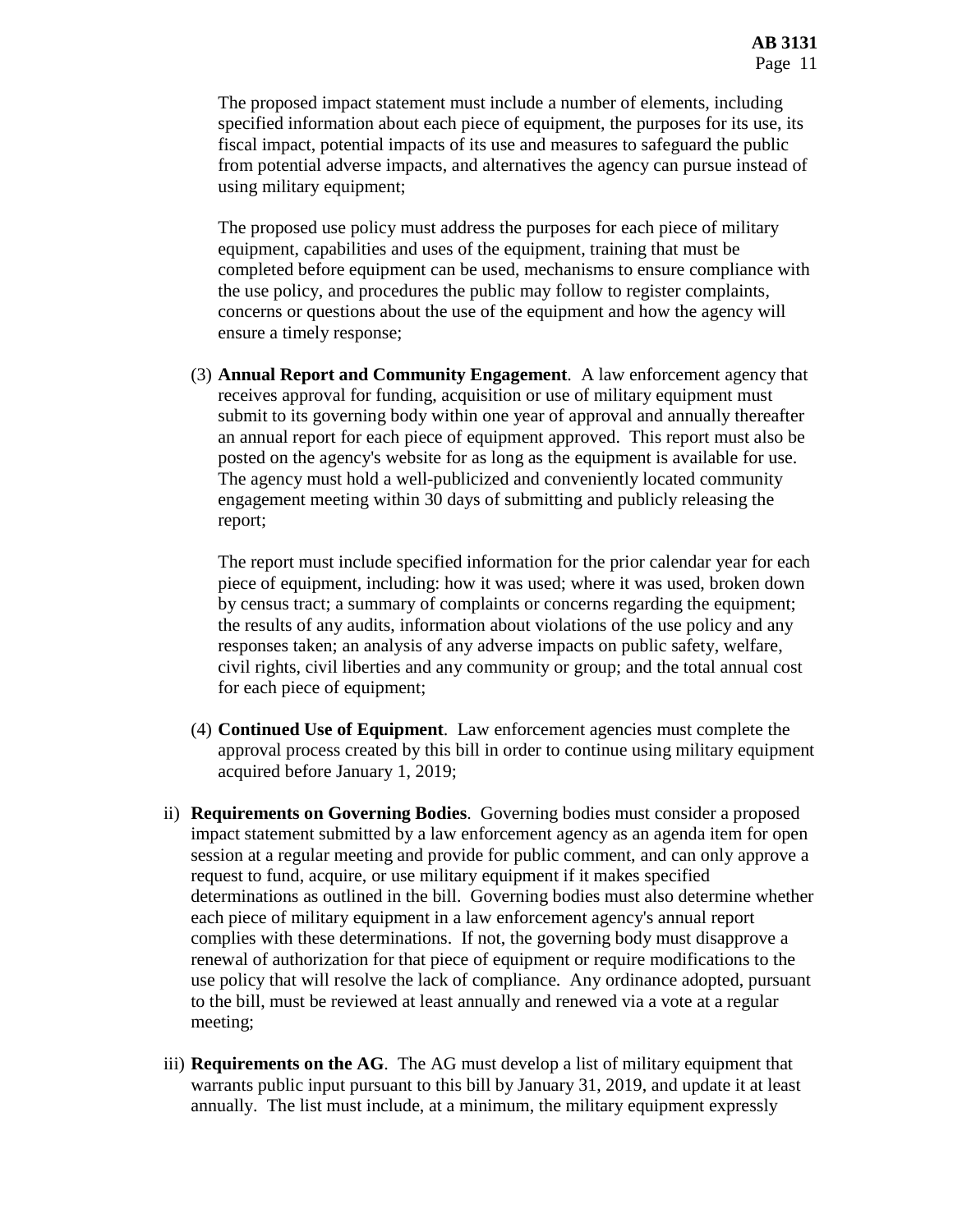listed in this bill's definition of military equipment (which, in turn, must include any additional equipment the AG adds to the list). The AG must post on his or her website this list, as well as a form by which members of the public may submit suggestions for equipment to be included as military equipment on the list;

- iv) **Other Provisions**. This bill also includes these additional provisions:
	- (1) The funding, acquisition, or use of military equipment by a law enforcement agency is expressly prohibited without governing body approval in accordance with this bill's provisions;
	- (2) If an impact statement identifies a risk of potential adverse impacts on the public's welfare, safety, civil rights, or civil liberties, the approval for the funding, acquisition, or use of military equipment by a governing body, pursuant to this bill, shall not be deemed an acquiescence to those impacts, but instead, an acknowledgment of the risk of those impacts and the need to avoid them proactively; and,
	- (3) Any person may enforce this bill by bringing a civil action seeking injunctive relief, declaratory relief, a writ of mandate, or other relief in a court of competent jurisdiction. In any action brought, the court shall award costs and reasonable attorneys' fees to a prevailing plaintiff.
- b) This bill would apply to the following entities:

## i) **Law enforcement agencies include**:

- (1) A police department, including the police department of a transit agency, school district, or any campus of the University of California, the California State University, or California Community Colleges;
- (2) A sheriff's department;
- (3) A district attorney's office;
- (4) A county probation department;
- (5) The Department of the California Highway Patrol;
- (6) The Department of Justice; and,
- (7) Any other state or local agency authorized to conduct criminal investigations or prosecutions;
- ii) **Governing bodies** include the elected body that oversees a law enforcement agency or, if there is no elected body that directly oversees the law enforcement agency, the appointed body that oversees a law enforcement agency. In the case of a law enforcement agency of a county, including a sheriff's department or a district attorney's office, "governing body" means the board of supervisors of the county; and,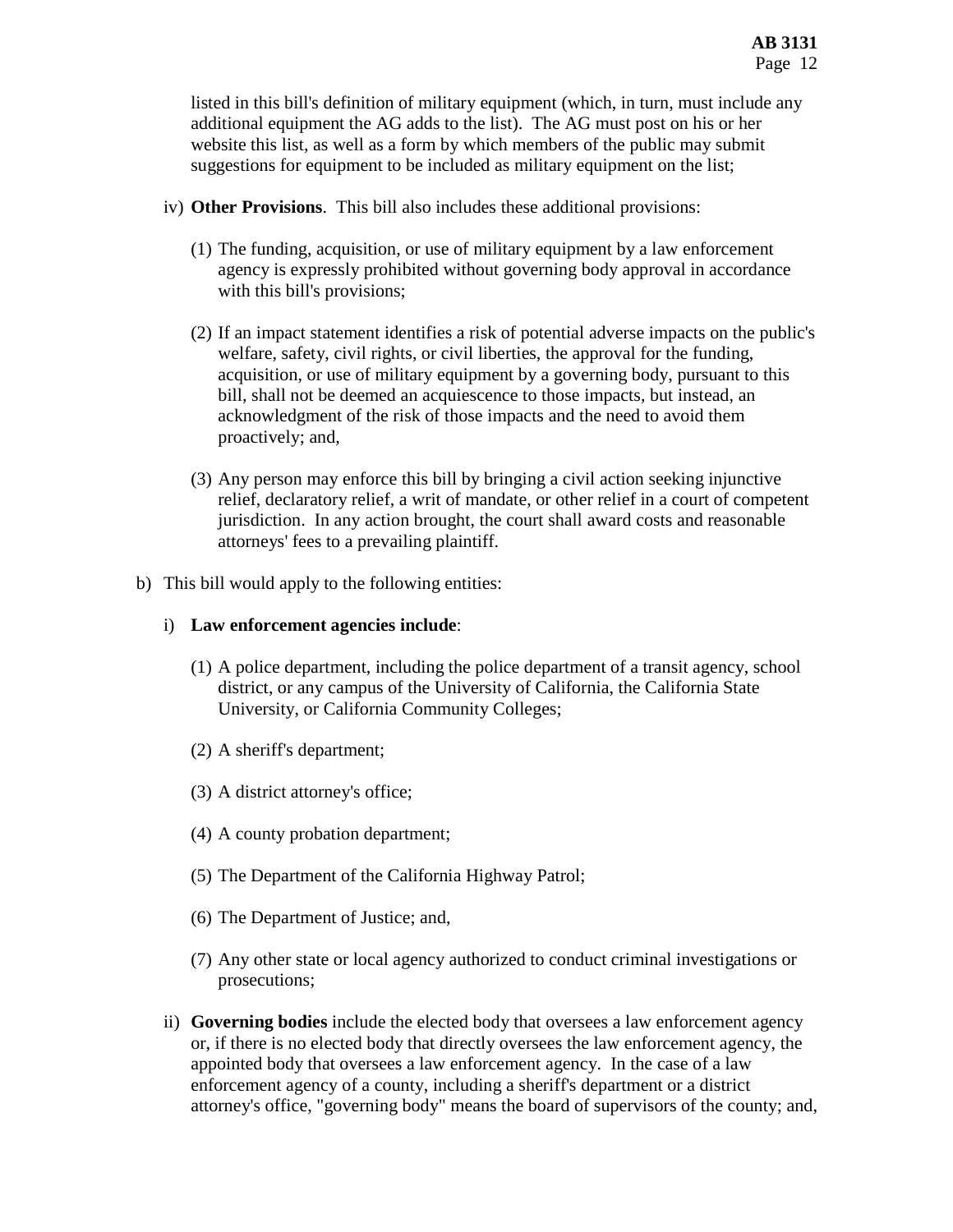- iii) **Charter cities**. This bill provides that it addresses a matter of statewide concern rather than a municipal affair and, therefore, applies to all cities, including charter cities and shall supersede any inconsistent provisions in the charter of any city, county, or city and county.
- 7) **Policy Considerations**. The Committee may wish to consider the following policy issues:
	- a) **School District Requirements**. SB 242 (Monning), Chapter 79, Statutes of 2015, required a school district's police department to obtain approval from its governing board prior to receiving federal surplus military equipment. The Committee may wish to ask the author if the provisions of this bill should apply to school districts.
	- b) **Collaboration During Active Incidents**. This bill requires law enforcement agencies to obtain approval from their governing bodies before collaborating with another law enforcement agency in deploying military equipment. It is not clear how this requirement could affect an active incident to which multiple law enforcement agencies respond concurrently. Even if each law enforcement agency individually complies with this bill's provisions and receives approval for the use of military equipment, do they still need additional approval to deploy this equipment in a situation where multiple agencies "collaborate" in responding to the same incident? The Committee may wish to ask the author to discuss this provision.
- 8) **Previous Legislation**. AB 36 (Campos) of 2015 prohibited local agencies, except local law enforcement agencies that are directly under the control of an elected officer, from applying to receive specified surplus military equipment from the federal government, unless the legislative body of the local agency approved the acquisition at a regular meeting held pursuant to the Brown Act. AB 36 was vetoed with the following message:

"Transparency is important between law enforcement and the communities they serve, but it must be tempered by security considerations before revealing law enforcement equipment shortages in a public hearing. This bill fails to strike the proper balance. Moreover, the bill is unnecessary, as President Obama's Executive Order 13688 will implement a similar requirement for governing bodies to grant approval of surplus military equipment."

SB 242 (Monning), Chapter 79, Statutes of 2015, required a school district's police department to obtain approval from its governing board prior to receiving federal surplus military equipment.

9) **Proposition 42**. Proposition 42 was passed by voters on June 3, 2014, and requires all local governments to comply with the Public Records Act and the Brown Act and with any subsequent changes to those Acts. Proposition 42 also eliminated reimbursement to local agencies for costs of complying with the Public Records Act and the Brown Act.

This bill contains language that says that the Legislature finds and declares that this bill furthers the purpose of the California Constitution as it relates to the right of public access to the meetings of local public bodies or the writings of local public officials and local agencies. Pursuant to paragraph (7) of subdivision (b) of Section 3 of Article I of the Constitution, the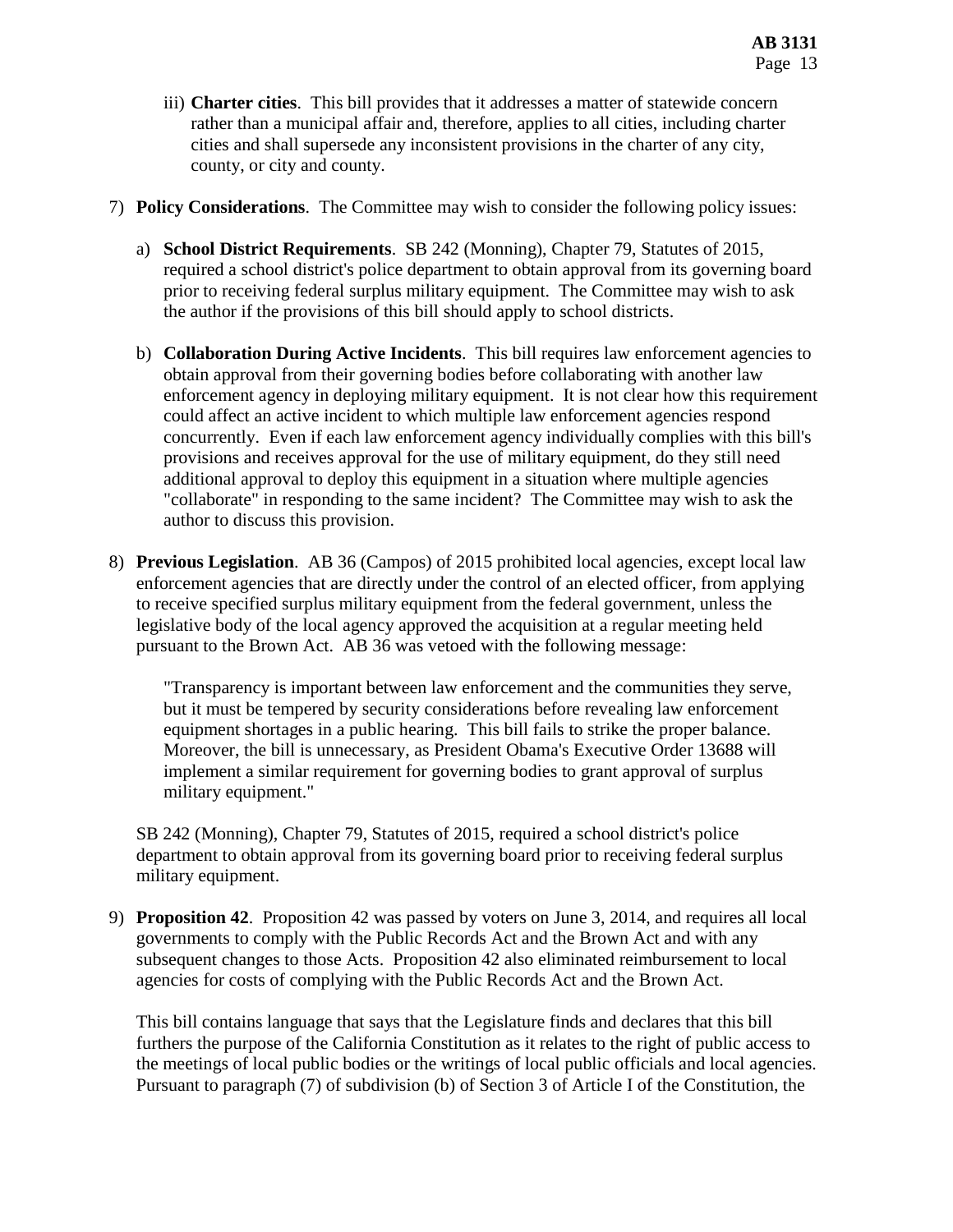bill also includes a finding that states, "This act ensures that more Californians can meaningfully participate in the meetings of legislative bodies of local agencies."

This bill specifies that no reimbursement for local agencies to implement the bill's provisions is necessary because "the only costs that may be incurred by a local agency or school district...would result from a legislative mandate that is within the scope of paragraph (7) of subdivision (b) of Section 3 of Article I of the California Constitution."

- 10) **Arguments in Support**. The American Civil Liberties Union of California, co-sponsor of this measure, writes, "American neighborhoods are increasingly being policed by peace officers armed with the weapons and tactics of war. Local law enforcement agencies can acquire surplus U.S. military equipment from the U.S. Department of Defense's 1033 Program, including armored tanks, grenade launchers, and assault rifles. They can also purchase the same types of equipment from private companies, often with the use of federal grants. But there is an absence of transparency and civilian decision-making at the local level for the acquisition and use of this equipment, despite the use of local tax dollars for maintenance of these weapons, and their impact on local communities...AB 3131 provides the authority to impose appropriate rules for its use."
- 11) **Arguments in Opposition**. The Fraternal Order of Police, the Association of Orange County Deputy Sheriffs, the Long Beach Police Officers Association, and the Sacramento County Deputy Sheriffs' Association, in opposition, state, "While we understand the author's intent, this approval process is unnecessary as it is already done through the normal annual budget process in each jurisdiction. However, even if the specific purchases had to be approved in open forum by the elected body, it is overly burdensome to require law enforcement agencies to request approval annually and require additional reporting requirements that are redundant and duplicative. Without additional funding, law enforcement agencies throughout the state do not have the resources to comply with these requirements."

12) **Double-Referral**. This bill is double-referred to the Public Safety Committee.

### **REGISTERED SUPPORT / OPPOSITION**:

### **Support**

American Civil Liberties Union of California [CO-SPONSOR] Friends Committee on Legislation of California [CO-SPONSOR] Indivisible CA: StateStrong [CO-SPONSOR] American Friends Service Committee American Solidarity Movement A New PATH Anti Police-Terror Project Burbank Indivisible Against Hate California Council of Churches IMPACT California Immigrant Policy Center California Immigrant Youth Justice Alliance Californians United for a Responsible Budget Campaign Zero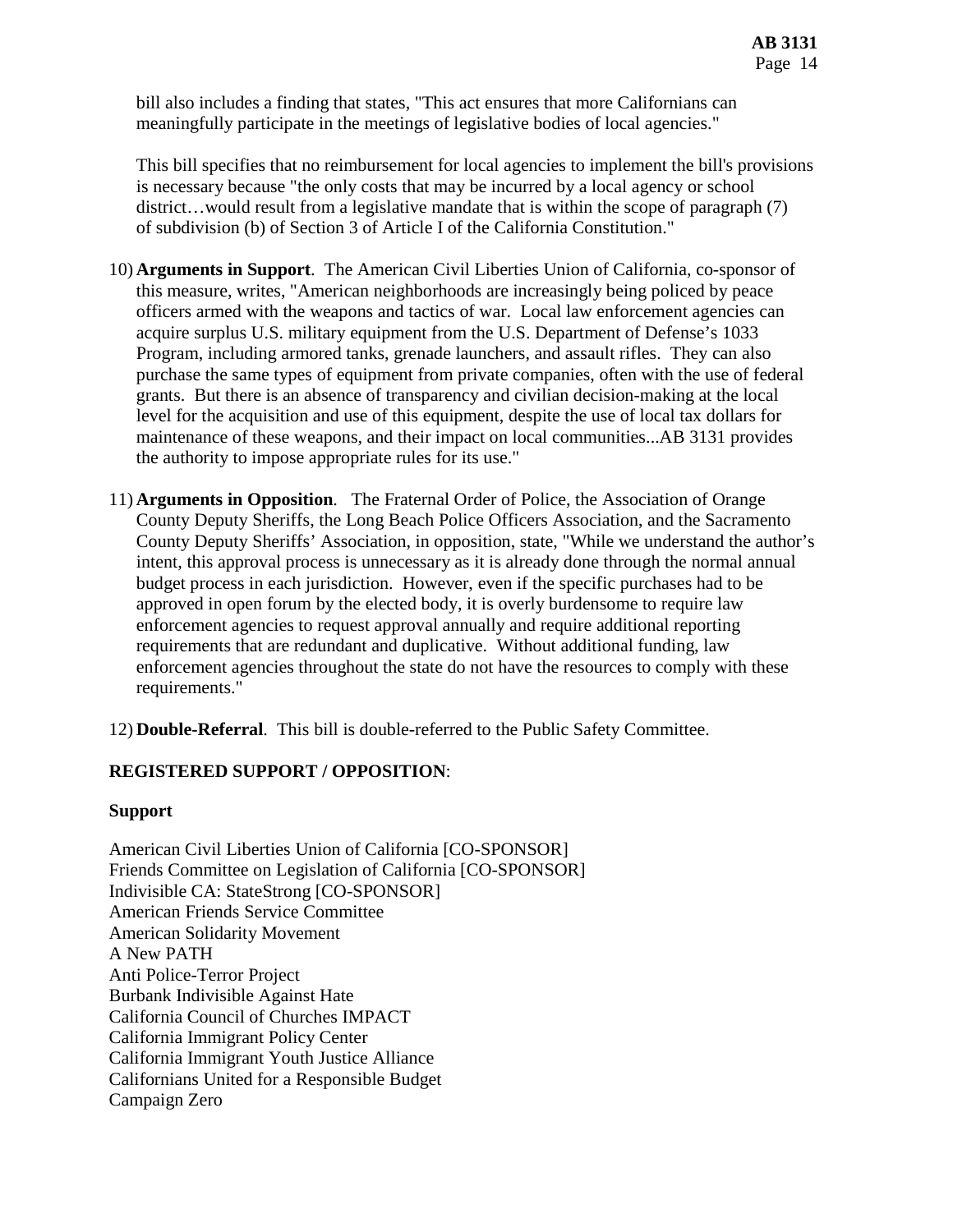### **Support (continued)**

CD4 Indivisible Network Change Begins With Me, Indivisible in California Assembly District 78 Cloverdale Indivisible Council on American-Islamic Relations, California Courage Campaign Defending Our Future, Indivisible in CA 52nd District Ella Baker Center for Human Rights Fair Chance Project Indivisible Auburn CA Indivisible Blossom Manor Los Gatos Indivisible CA-25 Simi Valley Porter Ranch Indivisible California District 33 Indivisible CA 39 Indivisible Los Angeles, CA-43 Indivisible 49 Indivisible CA 50 Indivisible Central Contra Costa County Indivisible Colusa County Indivisible East Bay Indivisible Healdsburg Indivisible Marin Indivisible Sacramento Indivisible: San Diego Central Indivisible San Diego Districts 52/53 Indivisible Sausalito Indivisible Ventura Indivisible Watu Justice Teams Network LA Resisters Indivisible Legal Services for Prisoners with Children Lockwood perSisters Media Alliance Oakland Privacy Orange County Congregation Community Organization Orinda Progressive Action Alliance PICO California Root & Rebound San Diego Indivisible Downtown San Diego Organizing Project Santa Cruz Indivisible Southeast Asia Resource Action Center The Indivisibles of Sherman Oaks The Resistance – Northridge, Indivisible Together We Will – Los Gatos